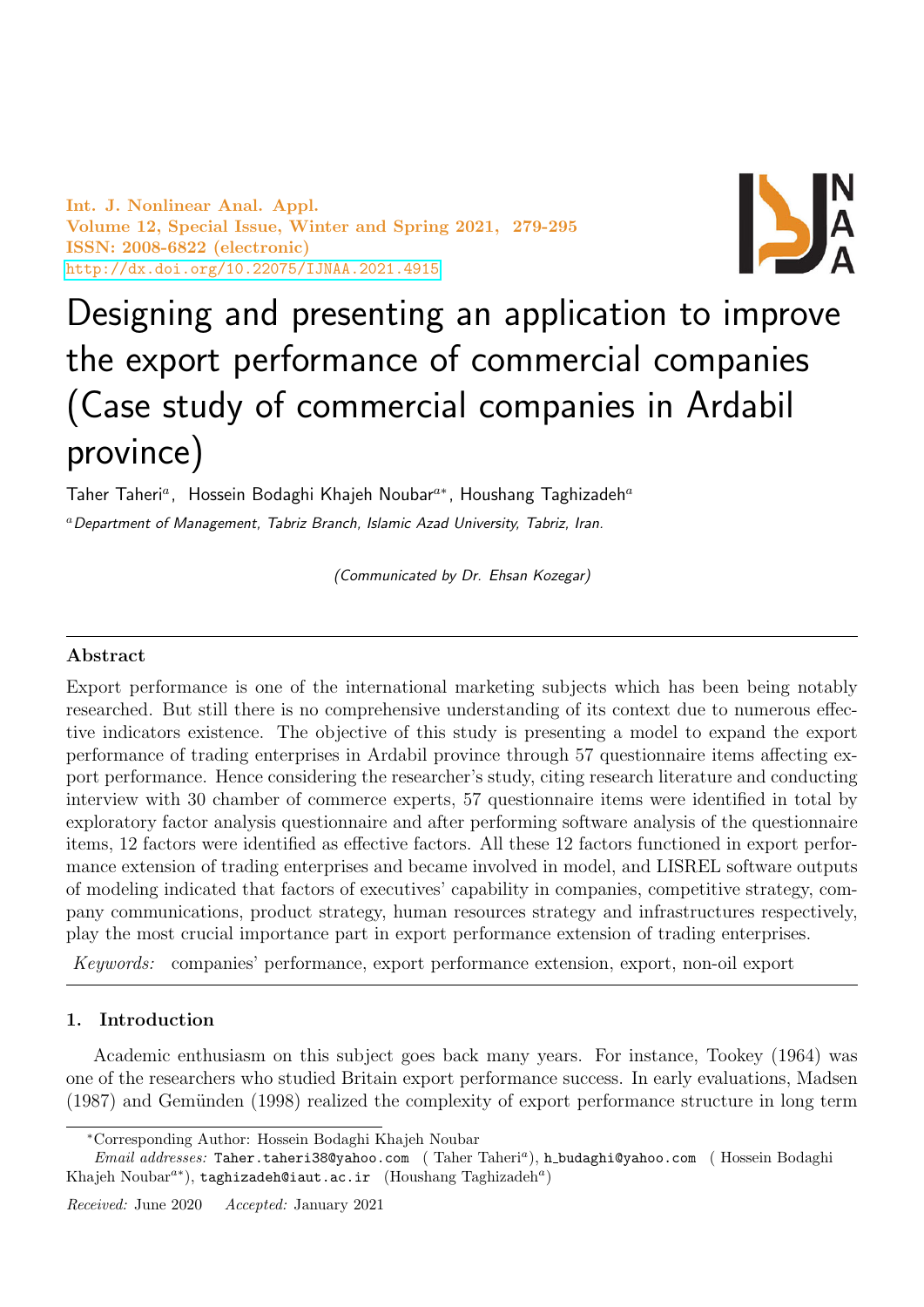by different analysis. Diamantopoulos (1998) also claimed that export performance is multipurpose, therefore it is feasible to assess and manipulate it through objective and subjective indicators, so Companies should maintain their competitive advantage at this juncture and endeavor to flourish and improve their performance (Madsen & Moen, 2018).

The last decade has been distinguished from previous decades owing globalization and business competition. Consumer product market, industrial goods and services, or resource market such as capital, material and technology have been globally integrated. Simultaneously formation of various business agreements and establishing open trade policies between different countries lead to induce protectionism and eradicate business obstacles. As a result, without paying attention to the national roots, size and set of industries, most companies have faced this fact in practice and realized not to participate in global trade is not a long term choice (Haghighi et al, 1387).

Increasing Middle East countries capability in global trade, European countries integration, and political reformation in some countries using new technology are going to create new arrangement in global trade at the beginning of the twenty first century, the implication of these developments is that the old ways of doing business will fail in the future (Mir Jahan Mard et al, 1389). In the meantime, companies must realize that under these circumstances, exporting is an essential way to maintain survival and make a profit, and Companies strive to continuously improve their export performance using a variety of methods and effective factors.

Companies need to be aware that no country lives in complete separation from other countries, Even companies which decide to operate exclusively in their domestic market encounter international competition challenges and it is in this context that export is a key strategy for ensuring the growth and viability of companies that entering global and regional markets requires a revision of all aspects, topics and business strategies of trading enterprises. Hence export can be said to be a more complicated activity than domestic market, and the staff and managers who are responsible for making decisions in foreign markets play a key role in this context.

The extent of managers' commitment to export activities and the allocation of company resources and capital to realize exports and of course adopt macro export-enhancing strategies by managers, can play an important role in export performance of companies(Farrokhi and Mohammadi,1396). Appropriate understanding of this fact reveals the need for policymakers the necessity of adopting competitive enhancing policies of export companies in Ardabil Province, because the region of Azerbaijan as a way of entry of European countries into the country requires double attention. On the other hand, business in any form under normal circumstances is subject to a number of laws, including tax laws. But in some port and non-port protected areas, the rules vary in order to encourage business growth and investment and it has many benefits, Benefits such as: tax exemptions, Customs profits and duties exemption, eliminating redundant administrative and currency paperwork, simple export and import processes by attracting foreign investment and . . . . All these indicate that Ardabil should be considered as one of the export-oriented areas in different fields. Ardebil province, due to its common border with the Republic of Azerbaijan, Bile Savar Moghan's international customs, rich agricultural and tourism capabilities are among the potentials that encourage the province to increase exports and enhance export performance of trading enterprises.

Employment (job creation), presence of investors in the region, customs duties and business profit exemption, reduction in unemployment, increase in value-added of real estate, 21-year tax exemption are some of the benefits that can be demonstrated by developing an export model for the province, Because identifying the determinants of export performance to improve the province's export performance is the most significant factor in balancing the province's economy with that of the country and the region. However, there are still different ways to measure export performance that can include different export models for companies (Madsen & Moen, 2018).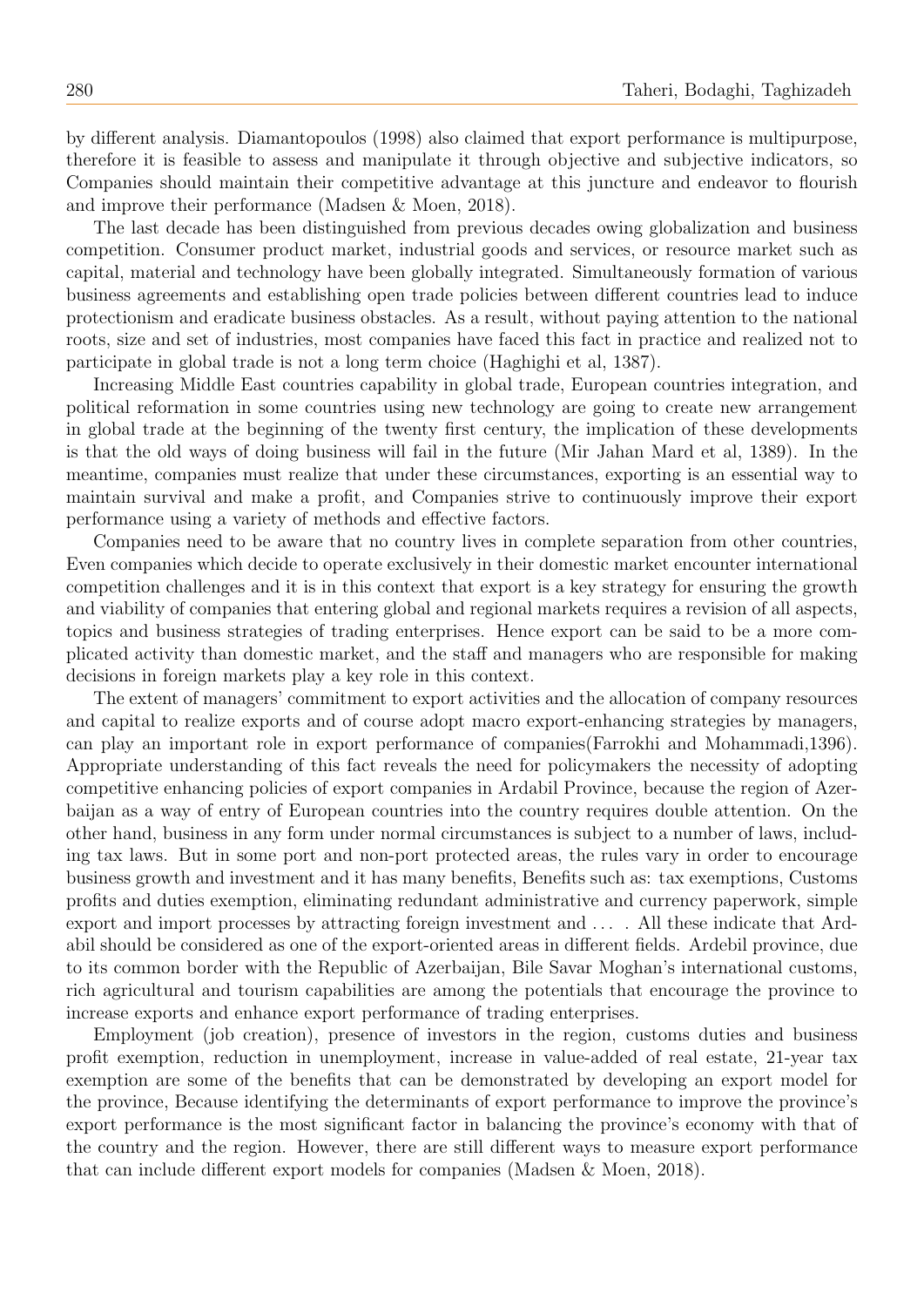The present study seeks to determine the status of Ardebil province's industries in the country, indicates the factors that determine the export performance development and identify the necessary solutions to enhance the province's export, In this regard, the present study seeks to answer the question of what is the design of export performance development model for Ardebil province trading enterprices, what are the indices and components of export performance model and what is the optimal model for export performance development for Ardabil province?

#### 2. Theoretical framework

Today, export growth for governments is the key to rebuilding the economy. Almost all developing countries have placed the issue of export development at the top of government priorities and policies and there is, of course, awareness of the importance of export issues in developed countries (Griffith & Czinkota, 2012), because the complexity of international business and trade and the lack of sufficient technical knowledge can put the firm in a position of non-competitiveness. Therefore, on the one hand, knowledge and experience are critical factors for competing in foreign markets and on the other hand, there are many export problems that hinder the export sales of the firm. Consequently governments have presented a number of incentives for export - whether in export protection programs or in institutions such as export development banks. Presence of Knowledge, information, experience and export development programs are also defined to meet these needs, help learning the process in an international competitive environment, motivate the business environment towards export goals and create the necessary infrastructure to facilitate export (Khorshidi et al, 1396).

#### 3. Business Performance Management

Function is one of the most important structures in managerial research and it is undoubtedly the most important measurement criteria of business success in trade enterprises. But generally as to what the variables and performance indicators are, there is still no consensus among experts.

Hooley et al (2005) introduced business performance including customer performance (Customer Satisfaction and Customer Loyalty), market performance (High sales volume and market share) and financial performance (Profit, Profit Margin and Return on Capital Compared to Competitors) and to measure business performance, you need to measure these three functions (Aghazade and Divandari, 1387). Harris (1996) proposes two criteria for measuring performance: objective criteria and subjective criteria. "Objective performance criteria are measures that are fully realistic based on objective data, which include return on assets, return on shareholders' equity, return on Investment and the profit per share", he noted. Subjective criteria are based on beneficiaries' judgment such as customer satisfaction, employee satisfaction, success in delivering new products, etc. (Rezaee Dolatabadi and Khaef Elahi, 1385).

#### 4. Export Performance

Export performance is deemed to be one of the most fundamental pillars of decision-making in international trade; however, researchers do not present a decisive conceptual or operational definition of it which has led to divergent and sometimes conflicting definitions of export performance. One of the main reasons for such a problem is the lack of criteria that are agreed upon by all researchers so that researchers use different criteria in their studies and obtain conflicting results. The conceptual definition also depends on the context in which the study was conducted (Mahdikhani and Yazdani, 1397).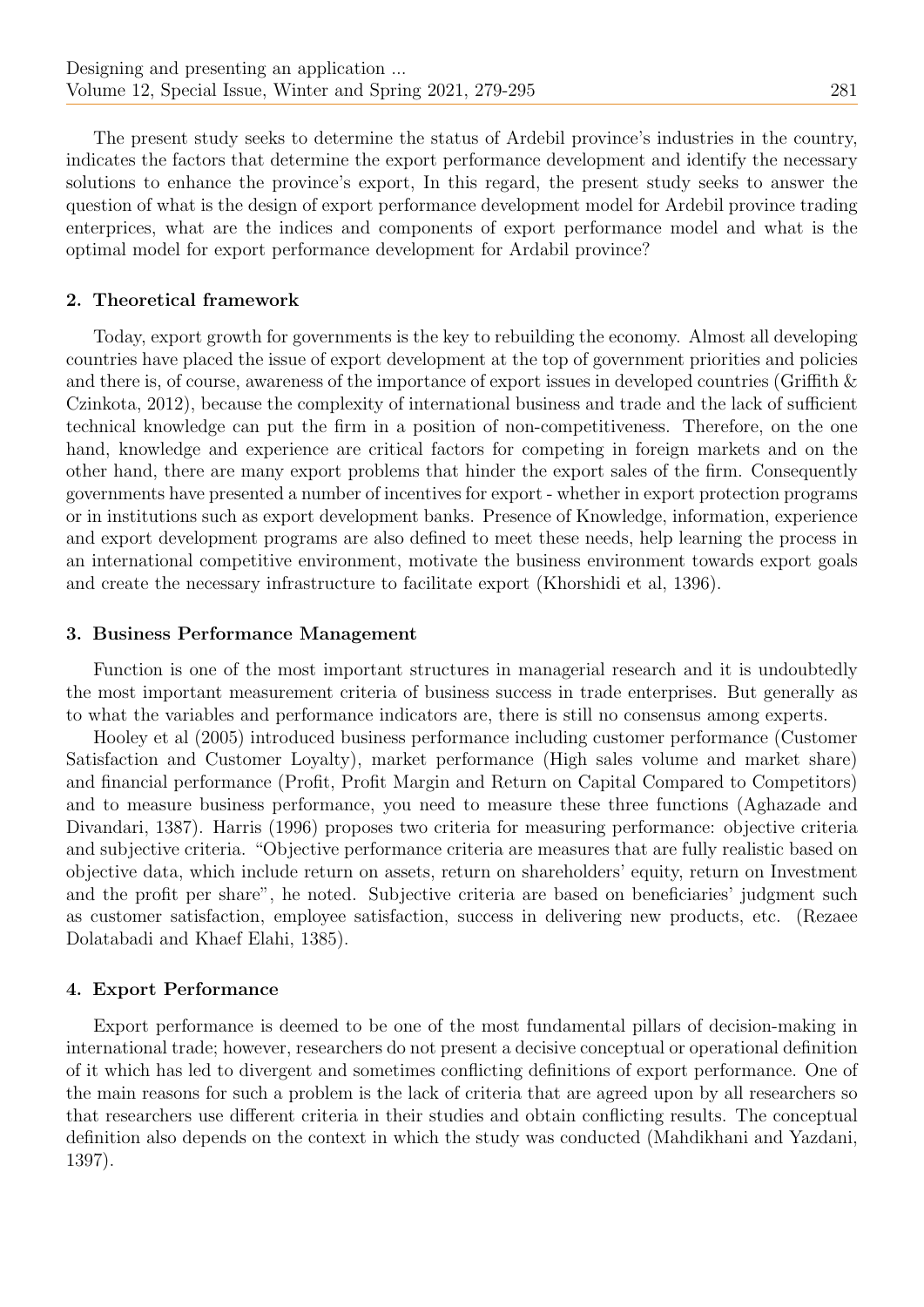Cavusgil and Zou (1994) define export performance as the extent to which Recket has succeeded in achieving its economic objective (profit, sales, cost, etc.) and strategic goals (market penetration, market share expansion, etc.) in foreign markets. Export performance must satisfy management, managers' satisfaction is an important factor in formulating future strategies of the organization and directly affect export performance (Navarro et al, 2010).

In another definition, strategic export performance refers to the degree to which the organization has succeeded in achieving its strategic goals, including improving competitive advantage, increasing market share, and strengthening its competitive position (Purchase, 2011).

#### 5. The Necessity of Developing Iranian Non-Oil Export

Generally, one of the most important predicaments in developing countries and in the Third World is their single product economy and dependence on the export of raw materials, which has a negative impact on the social, economic, political and even cultural structure. Since a large portion of these countries' foreign exchange earnings are obtained by exporting only one or more raw materials, they are utterly vulnerable to adverse external pressures and constraints (at least in the long run). Manifestly, under such circumstances, any abnormal fluctuations in the price of these commodities or the limited commodities which form main sources of income in these countries, will have a profound influence on their economic, political, social, and even cultural structures. Over the last two decades, the adoption of an outbound strategy of export development, especially in a number of Southeast Asian countries such as South Korea, Thailand, Indonesia, has revealed the significance of export as an important source of currency and economic growth engine. The miracle of Southeast Asian countries can be considered as an important approach to plan the economic growth of other countries, but the composition of export goods is another matter. As believed by economists, relying on revenues from the export of petroleum has prevented planners from fundamentally deciding to diversify foreign exchange earnings and expand the country's exports for decades (Shakeri, 1391).

Our country will require more currency due to severe population growth, declining oil reserves and gradual depletion of wells and extraction costs, uncertainty about the future of the world market and oil price changes, repairing the damage caused by the eight-year Iraq war against Iran, rebuilding the economy, increasing Iran's commitments to developing and nurturing the young population, thus there is no other way than to emphasize non-oil exports. A large part of the Iranian industry is facing the exhaustion of machinery and technology, and it needs rebuilding and replacement technologies. Furthermore, the increasing trend of domestic consumption is so high that it will continue to cast serious doubt on the future of oil export. Oil export are projected to fall to zero in the next 12 years if current domestic consumption continues to rise. The set of factors mentioned reveals that a national economic and export development strategy must be revised to achieve a non-oil economy and Iran's economic presence must be increased on a global scale (Hooshmand et al, 1391).

#### 6. Export development and its strategies

Every country needs vast amounts of currency to make its trade and diversify imports. There is no other way to export foreign currency than to export goods or services and for this reason, in any long-term development strategy, it is imperative to pay attention to expanding export (Motevaseli, 1380). Export promotion is always about the development of export of non-traditional and mainly factory products, so that export can act as the engine of growth and the driving force of industrial development. Thus, in the context of economic development, the export substitution policy is primarily concerned with the development of exports of manufactured goods (factory products) or secondary products.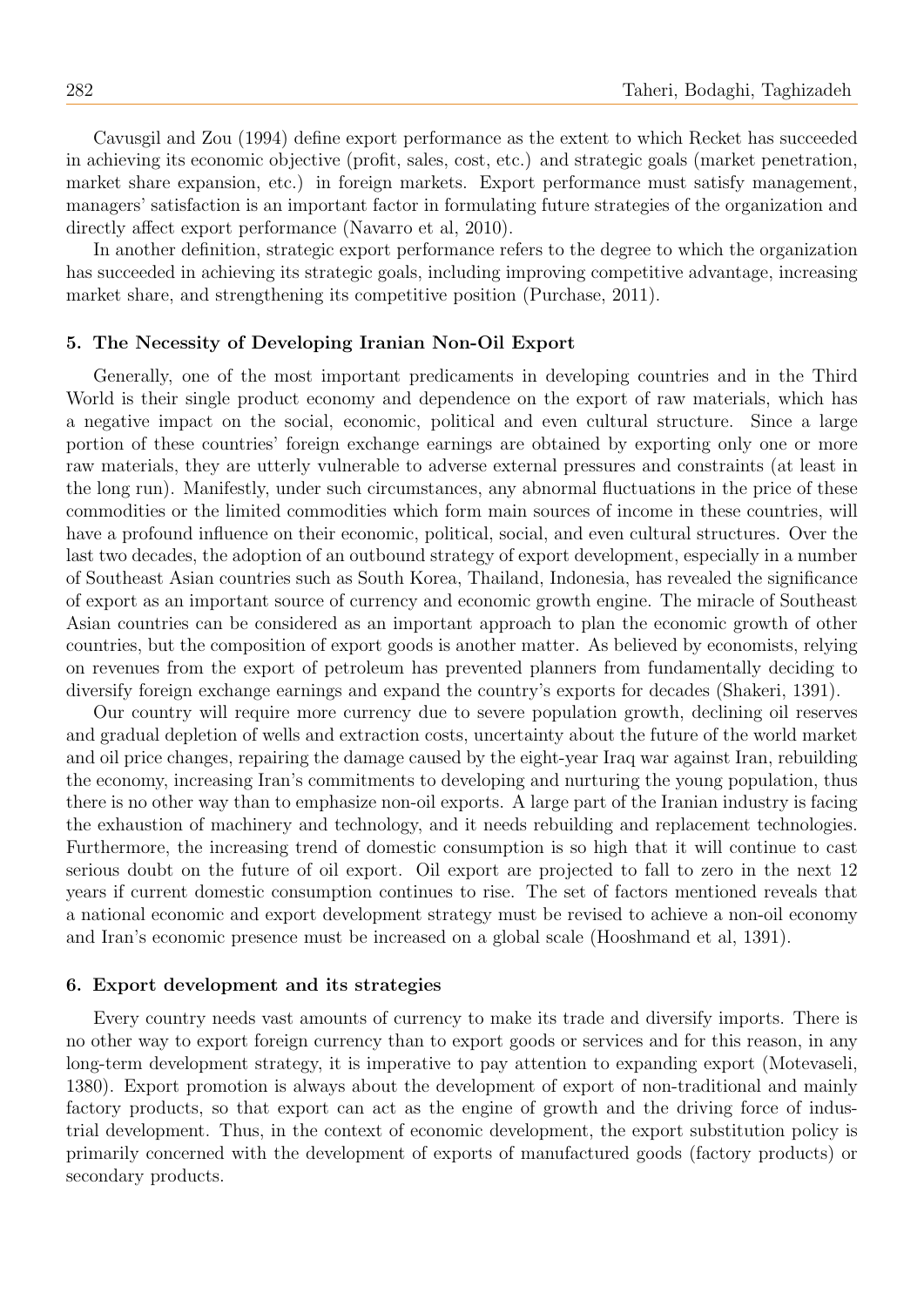Nowadays, we refer to export development as a definite business strategy that will lead the country to achieve industrial and economic development goals promptly. Currency policies (devaluation), trade liberalization, methods of export financing, foreign investment, comparative advantage in production and trade, market orientation, exchange rate management and balanced economic growth are some of the major strategic tools for export development. In addition to well-known suggested strategies or related documentation and research, the use of systematic approaches is also important in strategy determination (Hosseini Hanzaee and Elahyari, 1397).

# 7. Literature review

#### 7.1. Interior literature

#### 7.1.1. Reproducing Resource Development Strategies from Iran to Central Asia

Hosseini Hanzaee and Elahyari (1397) argue that Iran's strategic position with respect to Central Asian countries provides a good opportunity to achieve its export development goals and programs from the eastern borders. The results of the studies indicate that the most appropriate approach in formulating export development strategies to Central Asian countries is the aggressive approach and the results of formulating and prioritizing strategies, improving banking and insurance services for exporting commodities and export incentive services, as well as improving export infrastructure, including transport infrastructure, are among the highest strategic export priorities of export to this area. The results of this study can guide planners of the country's export control tools - strategy codification team- in formulating policies and implementing them in the region, especially in Central Asia.

# 7.1.2. Factors Affecting Pegah Export, Investigating the Role of Export Commitment on Export Performance of Pegah Zanjan

Farrokhi and Mohammadi (1396) argue that export is a more complex activity than domestic business, and that staff and executives who have a responsibility to make decisions in foreign markets play a key role in this area. The extent of managers' commitment to export activities and the allocation of company resources and capital to realize export and adopt macro export-enhancing strategies by managers can play a crucial role in export performance of companies. Pearson correlation test was used to test the hypotheses, which indicated that all the research hypotheses except the third hypothesis were confirmed. This research began in Day 1394 and ended in Shahrivar 1395.

## 7.1.3. Identifying the factors affecting the promotion of business performance in international trade

Najafli and Mosadeghian (1396) explicate that the process of globalization of markets is underlying the importance of understanding the behavior and performance of enterprises in export markets. The results demonstrate that internal factors have a significant impact on the promotion of SMEs in Tehran province; also, fluctuations in export promotion policies and promotion of SMEs in Tehran province have a significant impact; the fluctuations in export development policies do not have a significant effect on the promotion of (export) performance of SMEs in Tehran province.

# 7.1.4. Investigating the Impact of Managerial Participation on Social Media about export of companies

Karmen et al (2018) assert that the growth of social media in the field of international trade has its risks and challenges. Marketers are becoming acquainted with the loss of control over marketing messages as a threat, and are seeking to perceive the potential power of social media as an essential marketing tool for their businesses. Based on the beliefs of export managers on the use of social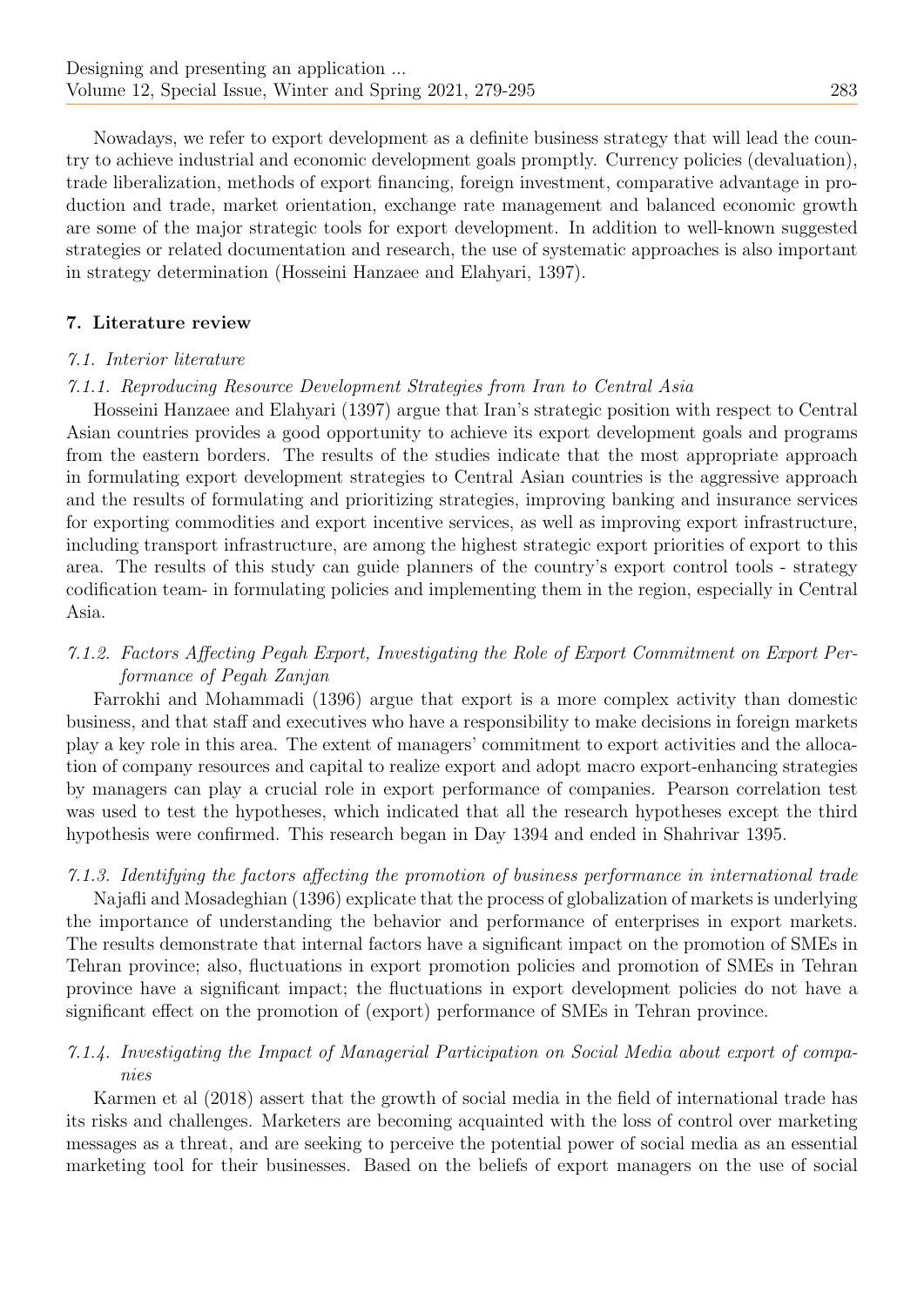media outputs such as the attitudes derived from it, intentions to use it and proper use of its web software, three groups of Spanish exporters have been designated according to managers' intervention with social media tools Including social media potential, social media innovation principles and social media expert. Taking into account different types of sectors and characteristics of companies, these three clusters of exporting enterprises possess the intended conditions and their relationship to the performance of these enterprises has been determined.

# 7.1.5. Managerial evaluation of export performance

Madsen & Moen (2018) state that export performance is often measured by managers' subjective evaluations, but the perception of such evaluations reflect on the performance of the organization is less likely to occur. This article examines the gap between these two issues in theoretical literature by analyzing the relationship between subjective and objective measures of export performance and states what aspects of management should be applied when conducting subjective analysis to evaluate export performance. They also acknowledge that managers have a predictive role to play in subjective evaluation, which will in turn influence export development in the future. The study was conducted in small and medium-sized firms in Norway, and illustrates that management's subjective evaluations of corporate export development are directly derived from the amount of sales of the company's products exported to the target markets.

# 7.1.6. The impact of export marketing capabilities on export performance with the mediating role of inefficient competition

Boso et al (2017) conducted mentioned study with the aim of examining the multiple information and data available to 162 export companies in Africa to help to understand whether export marketing capabilities can be developed or derived from export performance. The results of the study showed that market responsiveness derives from export performance, while export performance and organizations responsiveness develop concurrently. The effect of both corporate capabilities on export performance in competitive environments is undermined by high levels of inefficient competition. The research findings prove that strong capability to meet export market needs and greater competition for new products in African markets does not always benefit companies owing to output of export performance which relies on inefficient competition.

## 8. Research findings

Table 1: Variable Extraction Factors for Export Performance Development of Business Companies (Source: Researcher Studies)

| row            | Factors and Questionnaire items                                           |
|----------------|---------------------------------------------------------------------------|
| 1              | The relevant market share of the company in the domestic market           |
| $\overline{2}$ | Increase the company's market share related to the domestic market        |
| 3 <sup>1</sup> | Growth in return on equity compared to previous years                     |
| $\overline{4}$ | Growth of sales margin compared to previous years                         |
| $5^{\circ}$    | The overall position of companies' competition in the domestic market     |
| 6              | Export tariffs on company products                                        |
| $\overline{7}$ | Integrating market information in line with company activities            |
| 8              | The existence of added value for the company's manufactured goods         |
| 9              | Development of private sector activities in line with companies' activity |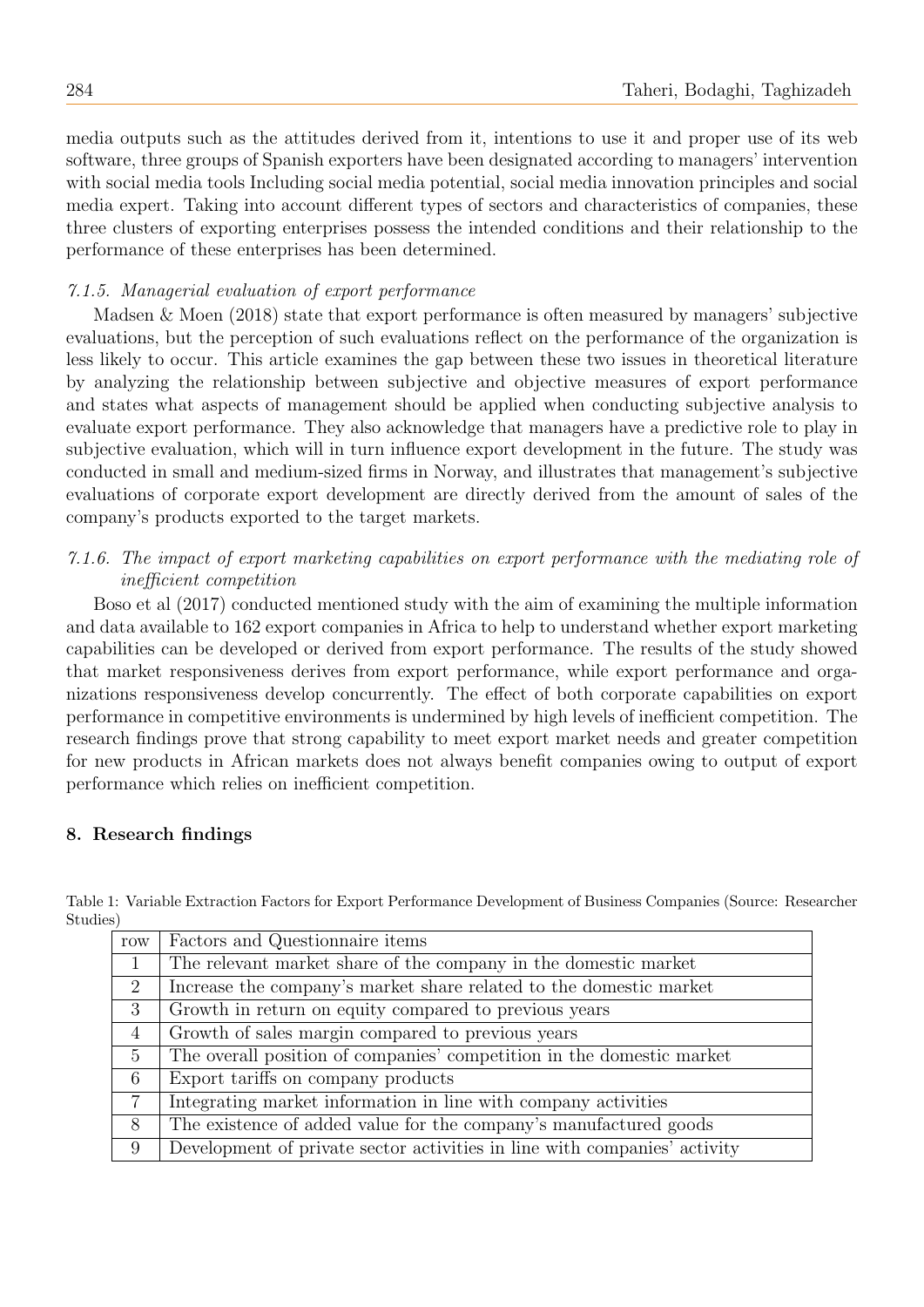$\overline{a}$ 

| $_{\rm row}$    | Factors and Questionnaire items                                                   |
|-----------------|-----------------------------------------------------------------------------------|
| 10              | The existence of relative advantage for company goods in the market               |
| 11              | Extension of transport network for corporate goods                                |
| 12              | Corporate Human Resources Development                                             |
| 13              | Company sales network growth                                                      |
| 14              | High management perception of market competition and capacity                     |
| 15              | Corporate management perception of export knowledge                               |
| 16              | Company participation in domestic and foreign exhibitions                         |
| 17              | Providing target market analysis by companies to investors                        |
| 18              | The high variety of export products of the company                                |
| 19              | Co-management of the company with other departments of the company in the         |
|                 | decision making process                                                           |
| 20              | Company flexibility in responding to customers                                    |
| 21              | Company satisfaction with export quantity and quality                             |
| 22              | Regular Companies' attendance at exhibitions                                      |
| 23              | Active participation in business and marketing and investment teams within the    |
|                 | country                                                                           |
| 24              | Active participation in business and marketing and investment teams abroad        |
| 25              | Specialized training and services for company staff                               |
| 26              | Diversity of company products                                                     |
| $27\,$          | Properly furtherance of corporate export financing plans                          |
| $28\,$          | Influence on the export market in line with the company's export development      |
| 29              | The existence of a suitable social environment to enhance the company's export    |
| $30\,$          | The existence of a suitable social environment to enhance the company's export    |
| 31              | The existence of organized environmental programs to promote technology in the    |
|                 | company                                                                           |
| 32              | Provision of timely and appropriate facilities and credits to exporter            |
| 33              | The existence of environmental programs that make the export of goods and         |
|                 | services competitive                                                              |
| 34              | Export prices reduction                                                           |
| $3\overline{5}$ | The existence of revision and reformation of export incentives to facilitate and  |
|                 | increase effectiveness of companies                                               |
| 36              | The existence of number of plans to develop and upgrade the public and special-   |
|                 | ized infrastructure which is Suitable to export                                   |
| 37              | The existence of promotion packages for export companies                          |
| 38              | The existence of facilitated packages for export companies                        |
| 39              | The existence of supportive packages for export companies                         |
| 40              | The existence of an appropriate system for export quality management              |
| 41              | The existence of suitable banking infrastructure for export companies             |
| 42              | The existence of appropriate financial infrastructure for export                  |
| 43              | The existence of trade unions and associations related to the activities of com-  |
|                 | panies to empower them                                                            |
| 44              | Trade policies codification with other countries to promote cross-border trade    |
| 45              | Presence of the province representative in international export organizations and |
|                 | assemblies                                                                        |
| 46              | Expanding trade with Islamic countries and friendly countries with export diplo-  |
|                 | macy                                                                              |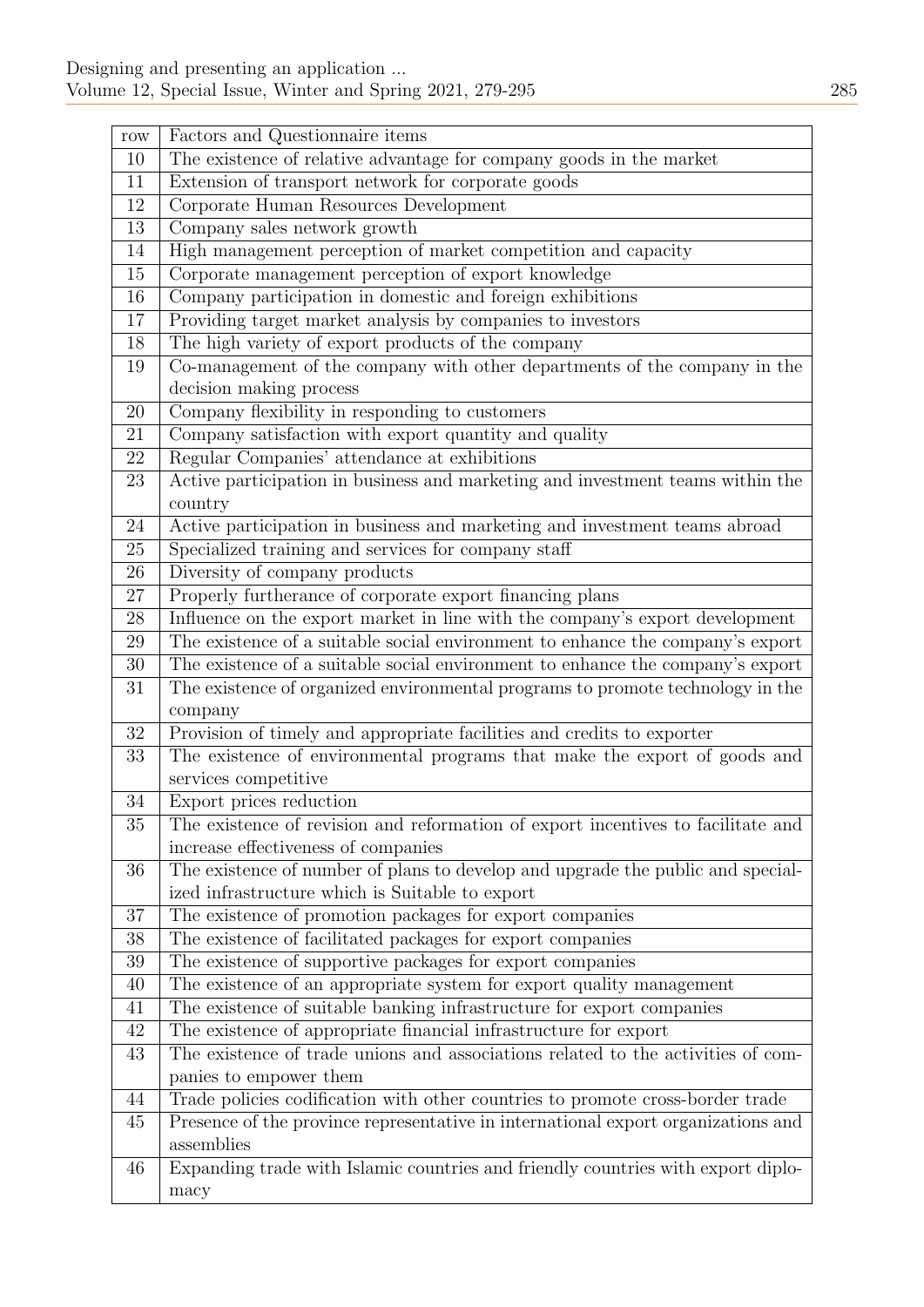| row | Factors and Questionnaire items                                                 |
|-----|---------------------------------------------------------------------------------|
| 47  | The existence of Organized programs to reduce or eliminate customs tariffs      |
| 48  | The number of plans existence to adjust the import of raw materials needed for  |
|     | export production                                                               |
| 49  | The company's top manager belief in the value of earning more at high financial |
|     | risk                                                                            |
| 50  | The company CEO encouragement to come up with new export marketing strate-      |
|     | gies                                                                            |
| 51  | Taking control of competing in the relevant industry by the company             |
| 52  | The existence of competitive promotion opportunities in the industry            |
| 53  | Corporate management plan to reduce product cost                                |
| 54  | The company satisfaction with the growth of its exports                         |
| 55  | Suitable export market share                                                    |
| 56  | Customer satisfaction of the company                                            |

A total of 57 questionnaire items were identified based on research studies and citing research literature and interviewing with 30 experts in the Chamber of Commerce. In the interview, the export performance of the companies is considered. In order to determine the validity of the questionnaire, 30 experts from the Chamber of Commerce completed the questionnaire and were asked to express their impressions of the proportion (validity) of each factor on a five-degree scale. In addition to the expert validation of the tool by experts, to provide a conceptual model for definitive validation, the comprehensive quantitative variance table method was also used, which presents various dimensions of the export performance model in terms of the components whose number is determined.

$$
Var(X) = E[(X - \mu)^2]
$$
 (*Equation1. variance*)  
cov(X, Y) = E[(X - E(X))(Y - E(Y))] (*Equation2. covariance*)

where  $\mu = E(X)$  is the average value.

# 9. xploratory Factor Analysis for Export Performance Development Questionnaire of trade enterprises

To implement factor analysis, we first need to make sure that the data available for analysis can be applied. In other words, are the numbers of data (sample size and relationship between variables) appropriate for factor analysis or not? To this purpose, the KMO and the Bartlett test are employed.

KMO Measure: a measure of sampling adequacy that examines the small partial correlation between variables and thereby determines whether the variance of the research variables is affected by the common variance of some underlying hidden factors or not. This index is in the range of 0 and 1. If the index value is close to 1, the intended data (sample size) is suitable for factor analysis and less than 0.6 is usually not a suitable factor analysis result ( Momeni and Ghayoomi, 1391, p171 ). In this study, according to the table (11 4), the KMO is 0.62, therefore sample size is suitable for factor analysis.

Bartlett test: This test examines when the correlation matrix is mathematically known to be a unit matrix and is therefore inappropriate for identifying the structure (factor model). In the present study, according to Table 2, the value of SIG is 0.000, therefore factor analysis is appropriate for identifying the structure.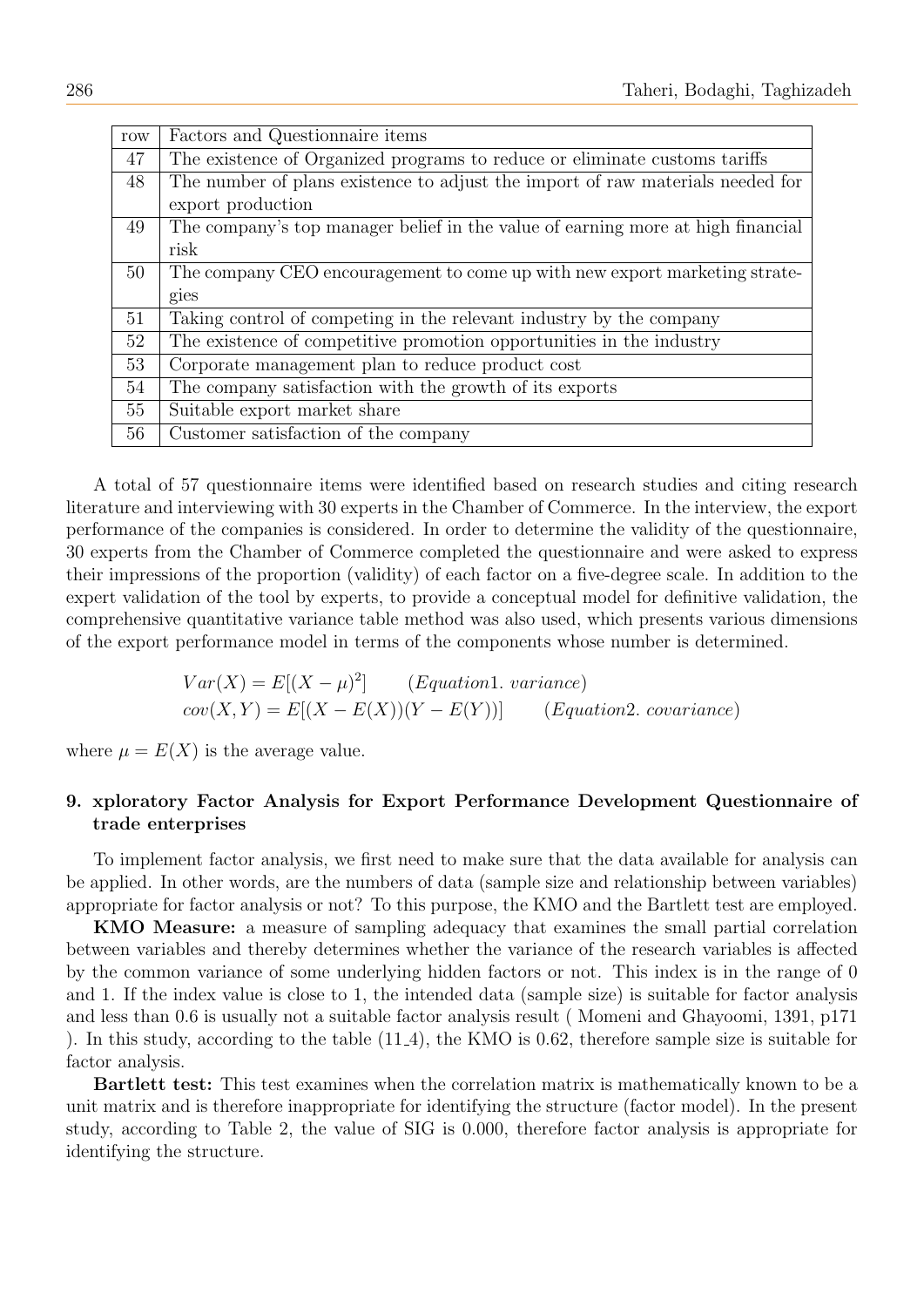| Table 2: The KMO and the Bartlett test<br>The KMO measure and the Bartlett test |                                                                |          |  |  |  |
|---------------------------------------------------------------------------------|----------------------------------------------------------------|----------|--|--|--|
|                                                                                 | kaiser-Meyer-Olkin Measure of Sampling Adequacy. (KMO)<br>0624 |          |  |  |  |
|                                                                                 | An approximation of the chi-square statistic                   | 2838.385 |  |  |  |
| The Bartlett test                                                               | Degrees of freedom $(DF)$                                      | 1381     |  |  |  |
|                                                                                 | Significance level(SIG)                                        | .000     |  |  |  |

|  | Table 2: The KMO and the Bartlett test |  |  |  |  |  |  |
|--|----------------------------------------|--|--|--|--|--|--|
|--|----------------------------------------|--|--|--|--|--|--|

#### Table 3: Amounts of Extraction communalities

|                | Questionn- Extraction | Questionn- | Extraction |            | Questionn- Extraction | Questionn- | Extraction |
|----------------|-----------------------|------------|------------|------------|-----------------------|------------|------------|
| aire items     | commu-                | aire items | commu-     | aire items | commu-                | aire items | commu-     |
|                | nalities              |            | nalities   |            | nalities              |            | nalities   |
| X1             | .905                  | X16        | .910       | X31        | .824                  | X46        | .755       |
| $\mathbf{X}2$  | .791                  | X17        | .921       | X32        | .877                  | X47        | .751       |
| X3             | .764                  | X18        | .852       | X33        | .853                  | X48        | .805       |
| X4             | .807                  | X19        | .834       | X34        | .899                  | X49        | .827       |
| X5             | .852                  | X20        | .807       | X35        | .873                  | X50        | .801       |
| X <sub>6</sub> | .795                  | X21        | .370       | X36        | .908                  | X51        | .798       |
| X7             | .866                  | X22        | .901       | X37        | .909                  | X52        | .916       |
| X8             | .441                  | X23        | .796       | X38        | .725                  | X53        | .389       |
| X9             | .462                  | X24        | .898       | X39        | .816                  | X54        | .837       |
| X10            | .855                  | X25        | .937       | X40        | .792                  | X55        | .487       |
| X11            | .806                  | X26        | .937       | X41        | .884                  | X56        | .402       |
| X12            | .751                  | X27        | .798       | X42        | .889                  | X57        | .831       |
| X13            | .897                  | X28        | .843       | X43        | .865                  |            |            |
| X14            | .870                  | X29        | .810       | X44        | .922                  |            |            |
| X15            | .910                  | X30        | .877       | X45        | .768                  |            |            |

The table above shows the initial communality and the extract communality respectively. The communality of one variable is equal to multiple correlations  $(R^2)$  for the related variables using factors (as predictors). Because the initial communality column lists the communalities before extracting the factors. All initial communalities are equal to 1. The larger the extraction communalities values, the extracted factors better represent the variables. So according to the table, items 56, 53, 21, 9,8 and 55 are removed from the question list and factor analysis because they have values lower than 0.5.

| Rotation Matrix |      | Components |   |   |   |  |   |   |    |    |
|-----------------|------|------------|---|---|---|--|---|---|----|----|
| of Components   |      | 2          | 3 | 4 | 5 |  | 8 | 9 | 10 | 12 |
| X20             | 7.74 |            |   |   |   |  |   |   |    |    |
| X57             | 8.44 |            |   |   |   |  |   |   |    |    |
| <b>X14</b>      |      | .825       |   |   |   |  |   |   |    |    |
| X15             |      | .865       |   |   |   |  |   |   |    |    |
| X19             |      | .806       |   |   |   |  |   |   |    |    |
| X46             |      | .876       |   |   |   |  |   |   |    |    |
| X49             |      | .813       |   |   |   |  |   |   |    |    |

Table 4: Rotation Matrix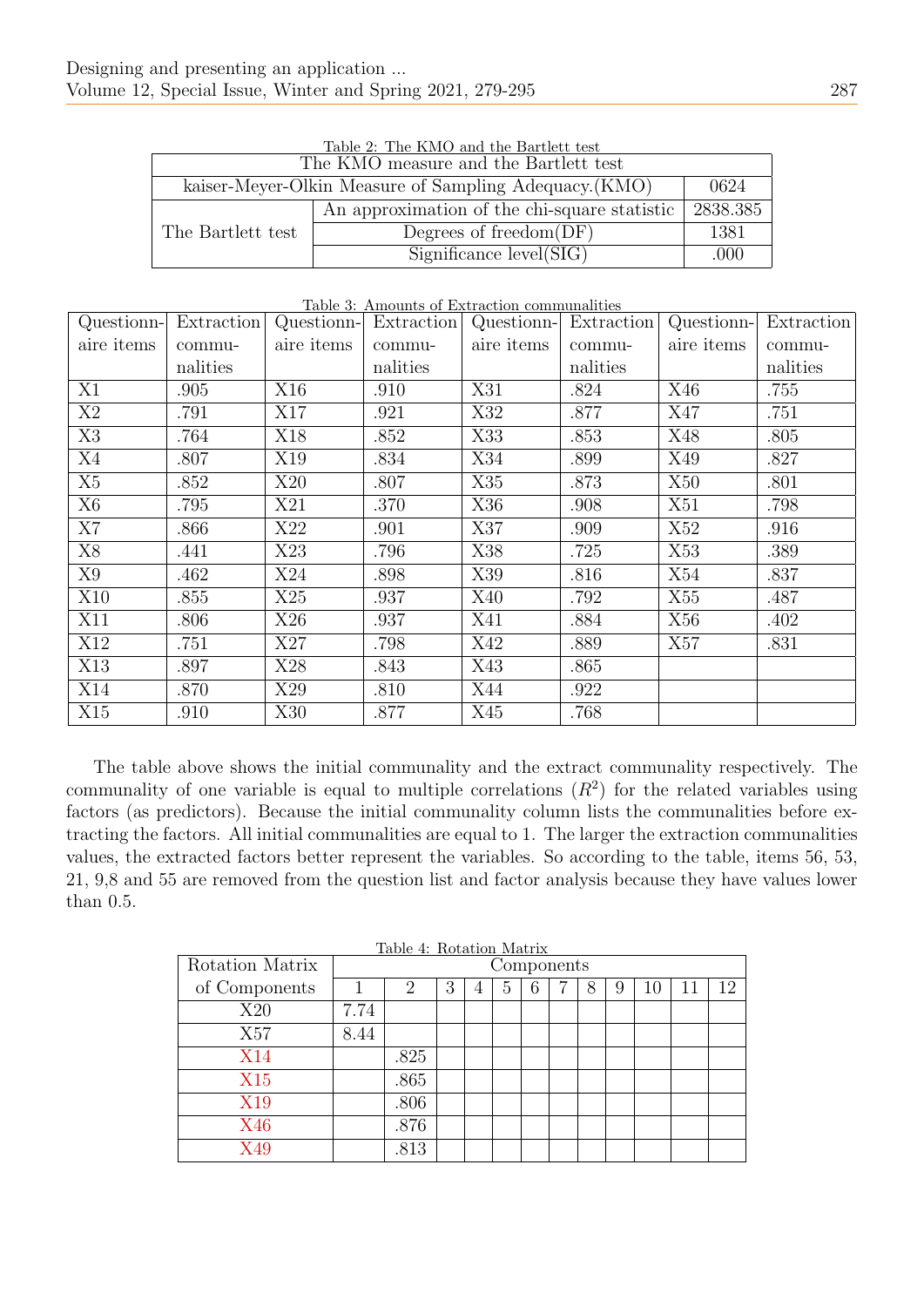| Rotation Matrix  | Components   |                |                |                |          |                |                |                |                  |          |      |        |
|------------------|--------------|----------------|----------------|----------------|----------|----------------|----------------|----------------|------------------|----------|------|--------|
| of Components    | $\mathbf{1}$ | $\overline{2}$ | $\overline{3}$ | $\overline{4}$ | $5\,$    | $\overline{6}$ | $\overline{7}$ | $\overline{8}$ | $\boldsymbol{9}$ | 10       | 11   | $12\,$ |
| $\overline{X50}$ |              | .758           |                |                |          |                |                |                |                  |          |      |        |
| X54              |              | .844           |                |                |          |                |                |                |                  |          |      |        |
| $\overline{X5}$  |              |                | .835           |                |          |                |                |                |                  |          |      |        |
| $\overline{X10}$ |              |                | .742           |                |          |                |                |                |                  |          |      |        |
| $\overline{X33}$ |              |                | $.871\,$       |                |          |                |                |                |                  |          |      |        |
| $\overline{X51}$ |              |                | .750           |                |          |                |                |                |                  |          |      |        |
| X52              |              |                | $.854\,$       |                |          |                |                |                |                  |          |      |        |
| $\overline{X6}$  |              |                |                | .758           |          |                |                |                |                  |          |      |        |
| X44              |              |                |                | .889           |          |                |                |                |                  |          |      |        |
| $\overline{X47}$ |              |                |                | $.805\,$       |          |                |                |                |                  |          |      |        |
| X48              |              |                |                | .795           |          |                |                |                |                  |          |      |        |
| $\overline{X11}$ |              |                |                |                | .898     |                |                |                |                  |          |      |        |
| $\overline{X13}$ |              |                |                |                | .878     |                |                |                |                  |          |      |        |
| X16              |              |                |                |                | .868     |                |                |                |                  |          |      |        |
| $\overline{X22}$ |              |                |                |                | $.779\,$ |                |                |                |                  |          |      |        |
| X23              |              |                |                |                | .892     |                |                |                |                  |          |      |        |
| $\overline{X24}$ |              |                |                |                | $.874\,$ |                |                |                |                  |          |      |        |
| $\overline{X28}$ |              |                |                |                | .782     |                |                |                |                  |          |      |        |
| X45              |              |                |                |                | .811     |                |                |                |                  |          |      |        |
| $\overline{X18}$ |              |                |                |                |          | $.874\,$       |                |                |                  |          |      |        |
| $\overline{X26}$ |              |                |                |                |          | .877           |                |                |                  |          |      |        |
| $\overline{X34}$ |              |                |                |                |          | $.834\,$       |                |                |                  |          |      |        |
| $\overline{X40}$ |              |                |                |                |          | .726           |                |                |                  |          |      |        |
| X12              |              |                |                |                |          |                | $.803\,$       |                |                  |          |      |        |
| $\overline{X25}$ |              |                |                |                |          |                | .808           |                |                  |          |      |        |
| X43              |              |                |                |                |          |                | .720           |                |                  |          |      |        |
| $\overline{X2}$  |              |                |                |                |          |                |                | .821           |                  |          |      |        |
| $\overline{X1}$  |              |                |                |                |          |                |                | .907           |                  |          |      |        |
| $\rm X3$         |              |                |                |                |          |                |                | .841           |                  |          |      |        |
| X4               |              |                |                |                |          |                |                | .805           |                  |          |      |        |
| $\overline{X27}$ |              |                |                |                |          |                |                | .873           |                  |          |      |        |
| X31              |              |                |                |                |          |                |                |                | .803             |          |      |        |
| $\overline{X36}$ |              |                |                |                |          |                |                |                | .871             |          |      |        |
| X41              |              |                |                |                |          |                |                |                | .718             |          |      |        |
| X42              |              |                |                |                |          |                |                |                | .779             |          |      |        |
| X32              |              |                |                |                |          |                |                |                |                  | .855     |      |        |
| $\overline{X35}$ |              |                |                |                |          |                |                |                |                  | .860     |      |        |
| X37              |              |                |                |                |          |                |                |                |                  | .810     |      |        |
| X39              |              |                |                |                |          |                |                |                |                  | $.855\,$ |      |        |
| X29              |              |                |                |                |          |                |                |                |                  |          | .891 |        |
| $\overline{X30}$ |              |                |                |                |          |                |                |                |                  |          | .868 |        |
| $\overline{X7}$  |              |                |                |                |          |                |                |                |                  |          |      | .892   |
| $\overline{X17}$ |              |                |                |                |          |                |                |                |                  |          |      | .911   |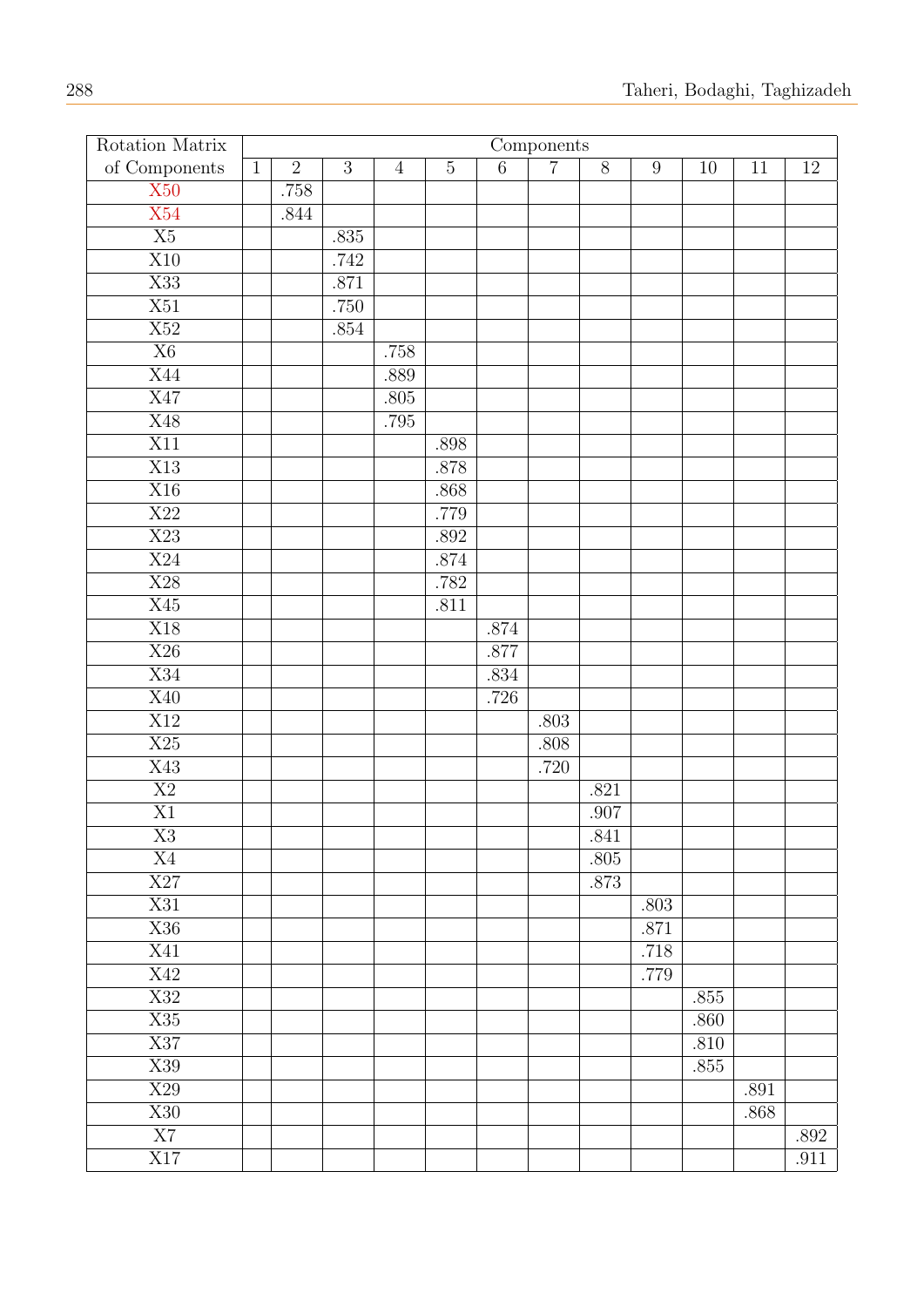Table 1 shows the rotation matrix of the components, which includes the factor loadings of each variable on the residual factors after rotation. The greater the absolute value of these coefficients, the more relevant the factor plays in the total variance. According to the results of the research data, the specific amount of rotating extraction factors for the variables related to the export performance development of commercial companies remain in the 12 factors in the analysis. These 12 factors can explain approximately 77 percentage of the variance. Based on the factor analysis on the 51 variables,12 factors were identified as the main factors, which were named as following table according to the literature review.

| Table 5: Amounts of Extraction communalities after rotation |                          |
|-------------------------------------------------------------|--------------------------|
| Questionnaire Items                                         | Extraction communalities |
| Customer Orientation                                        | 77456                    |
| Corporate Managers Ability                                  | 85358                    |
| Competitive Strategy                                        | 78025                    |
| Terms and Conditions                                        | 90754                    |
| Companies' Communications                                   | 81512                    |
| Product Strategy                                            | 79552                    |
| Human Resources Strategy                                    | 83148                    |
| Market Profit and Share Strategy                            | 80756                    |
| Infrastructure                                              | 77321                    |
| Incentives                                                  | 75115                    |
| <b>Environmental Factors</b>                                | 72152                    |
| Knowledge                                                   | 76782                    |

Table 6: Extraction factors and their questionnaire items

| Components           | Questionnaire Items                                                             |
|----------------------|---------------------------------------------------------------------------------|
| Customer<br>Orienta- | Company flexibility in responding to customer                                   |
| tion                 |                                                                                 |
|                      | Customer satisfaction of the company                                            |
| Man-<br>Corporate    | High management perception of market competition and market capacity            |
| agers Ability        |                                                                                 |
|                      | Corporate management perception of export knowledge                             |
|                      | Co-management of the company with other departments of the company in the       |
|                      | decision making process                                                         |
|                      | Expanding trade with Islamic and friendly countries implementing export diplo-  |
|                      | macy                                                                            |
|                      | The company's top manager belief in the value of earning more at high financial |
|                      | risk                                                                            |
|                      | The company CEO encouragement to come up with new export marketing strate-      |
|                      | gies                                                                            |
|                      | Corporate management plan to reduce product cost                                |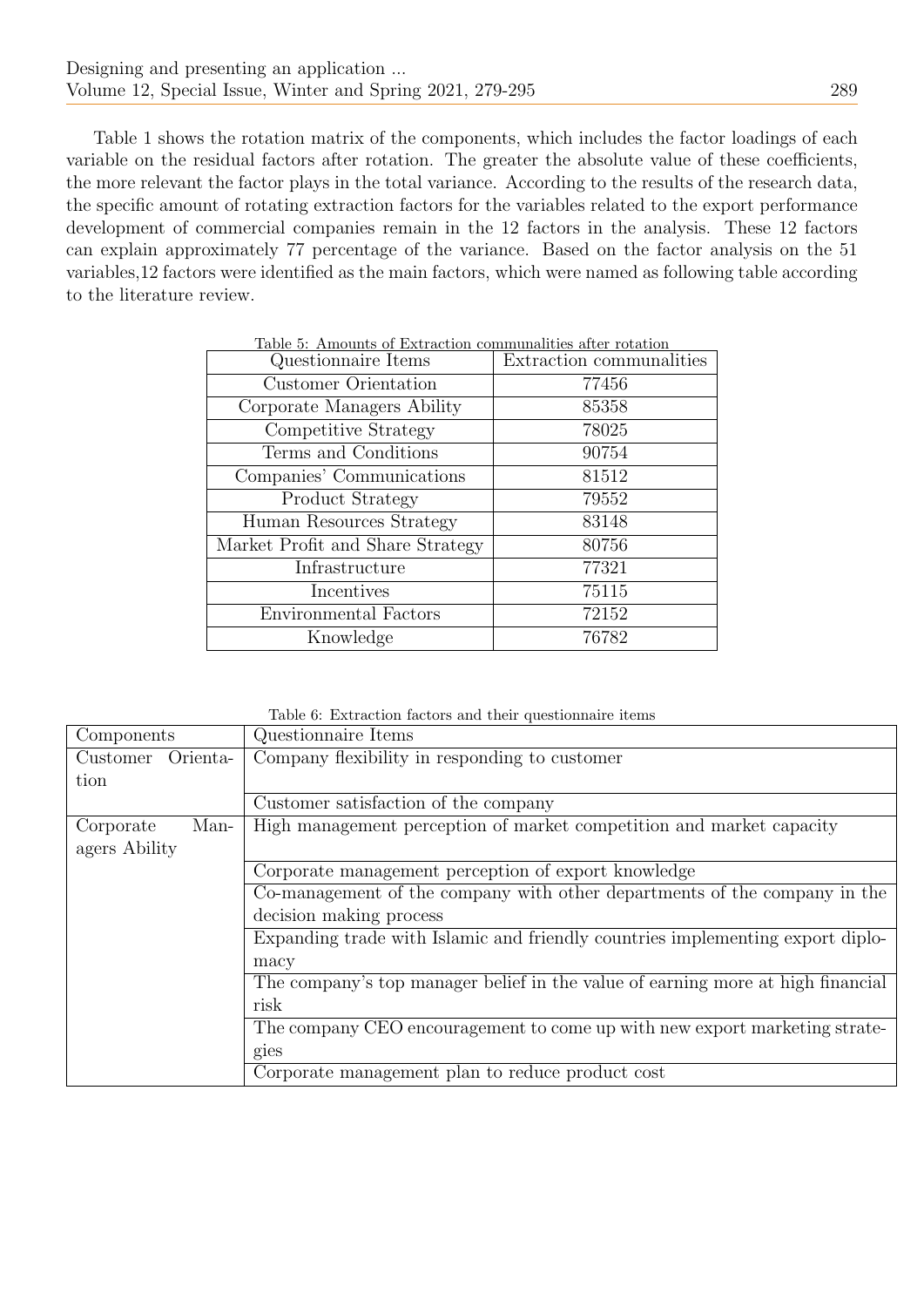| Competitive Strat-    | The overall position of companies' competition in the domestic market                           |
|-----------------------|-------------------------------------------------------------------------------------------------|
| egy                   |                                                                                                 |
|                       | The existence of relative advantage for company goods in the market                             |
|                       | The existence of environmental programs that make the export of goods and                       |
|                       | services competitive                                                                            |
|                       | Taking control of competing in the relevant industry by the company                             |
|                       | The existence of competitive promotion opportunities in the industry                            |
| Terms and Condi-      | Export tariffs on company products                                                              |
| tions                 |                                                                                                 |
|                       | Trade policies codification with other countries to promote cross-border trade                  |
|                       | The existence of Organized programs to reduce or eliminate customs tariffs                      |
|                       | The number of plans existence to adjust the import of raw materials needed for                  |
|                       | export production                                                                               |
| Companies'<br>$Com-$  | Extension of transport network for corporate goods                                              |
| munications           |                                                                                                 |
|                       | Company sales network growth                                                                    |
|                       | Company participation in domestic and foreign exhibitions                                       |
|                       | Regular Companies' attendance at exhibitions                                                    |
|                       | Active participation in business and marketing and investment teams within the                  |
|                       | country                                                                                         |
|                       | Active participation in business and marketing and investment teams abroad                      |
|                       | Influence on the export market in line with the company's export development                    |
|                       | Presence of the province representative in international export organizations and<br>assemblies |
|                       | The high variety of export products of the company                                              |
| Product Strategy      | Diversity of company products                                                                   |
|                       | Export prices reduction                                                                         |
|                       | The existence of an appropriate system for export quality management                            |
| Human<br>Resources    | Corporate Human Resources Development                                                           |
| Strategy              |                                                                                                 |
|                       | Specialized training and services for company staff                                             |
|                       | The existence of trade unions and associations related to the activities of com-                |
|                       | panies to empower them                                                                          |
| Market Profit and     | the company's market share related to the domestic market                                       |
| <b>Share Strategy</b> |                                                                                                 |
|                       | The relevant market share of the company in the domestic market Increase                        |
|                       | Growth in return on equity compared to previous years                                           |
|                       | Growth of sales margin compared to previous years                                               |
|                       | Properly furtherance of corporate export financing plans                                        |
| Infrastructure        | The existence of organized environmental programs to promote technology in the                  |
|                       | company                                                                                         |
|                       | The existence of number of plans to develop and upgrade the public and special-                 |
|                       | ized infrastructure which is Suitable to export                                                 |
|                       | The existence of suitable banking infrastructure for export companies                           |
|                       | The existence of appropriate financial infrastructure for export companies                      |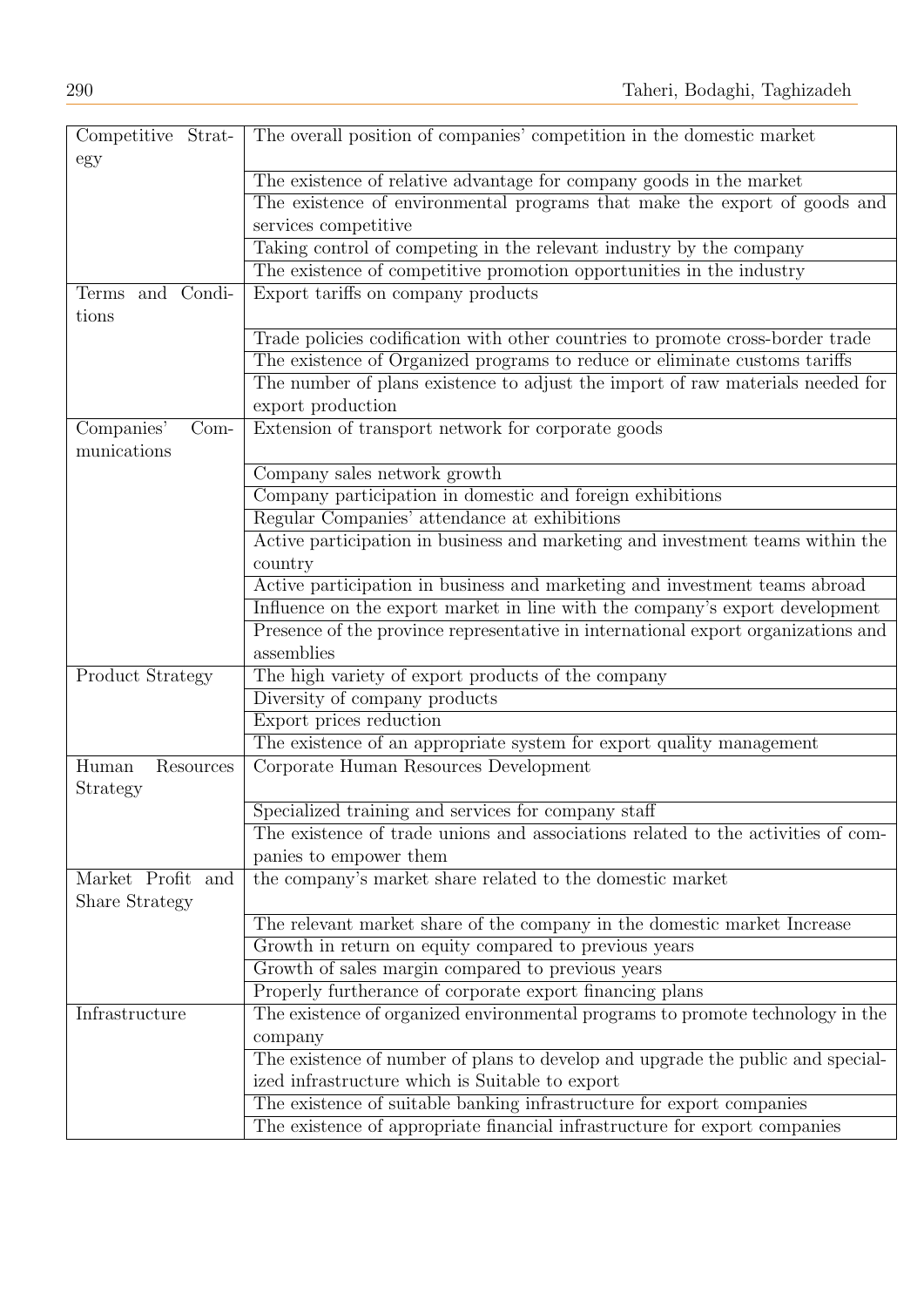| Incentives         | Provision of timely and appropriate facilities and credits to exporter           |  |  |  |  |  |  |
|--------------------|----------------------------------------------------------------------------------|--|--|--|--|--|--|
|                    | The existence of revision and reformation of export incentives to facilitate and |  |  |  |  |  |  |
|                    | increase effectiveness of companies                                              |  |  |  |  |  |  |
|                    | The existence of promotion packages for export companies                         |  |  |  |  |  |  |
|                    | The existence of facilitated packages for export companies                       |  |  |  |  |  |  |
|                    | The existence of supportive packages for export companies                        |  |  |  |  |  |  |
| Environmental Fac- | The existence of a suitable social environment to enhance the company's export   |  |  |  |  |  |  |
| tors               |                                                                                  |  |  |  |  |  |  |
|                    | The existence of a suitable social environment to enhance the company's export   |  |  |  |  |  |  |
| Knowledge          | Integrating market information in line with company activities                   |  |  |  |  |  |  |
|                    | Providing target market analysis by companies to investors                       |  |  |  |  |  |  |

## 10. What model can be offered to enhance the export performance of trade enterprises?

Confirmatory factor analysis model was used to determine the appropriate pattern for the identified dimensions. The following diagram depicts the path fitted to the data. The chi-square and RMSEA indices indicate that the modified model provides better fitting to the data. Therefore, a number of goodness-of-fit indices have been used to determine the fit of the model, which is presented in the table7. Since the RMSEA index is smaller than 0.1, the model has a good fitting. Other goodness-of-fit indices are also accepted in the interval.

| Table 7: Goodness of fit of structural model                                                                                 |             |              |       |       |       |       |          |
|------------------------------------------------------------------------------------------------------------------------------|-------------|--------------|-------|-------|-------|-------|----------|
| Goodness of fit index                                                                                                        | <b>SRMR</b> | <b>RMSEA</b> | GFI   | AGFI  | NFI   | NNFI  | IFI      |
| Acceptable values                                                                                                            | < 0.1       | < 0.1        | > 0.9 | > 0.9 | > 0.9 | > 0.9 | $0_{-1}$ |
| Calculated values                                                                                                            | 0.022       | 0.075        | 0.78  | 0.76  | 0.79  | 0.94  | 0.93     |
|                                                                                                                              |             |              |       |       |       |       |          |
|                                                                                                                              |             |              |       |       |       |       |          |
|                                                                                                                              |             |              |       |       |       |       |          |
| $\frac{2}{\sqrt{-(s_{ij}-1)}}\sum_{j} \left[ (s_{ij}-cov_{ij}(\hat{\theta}))/ (s_{ii}s_{jj}) \right]^2$<br>$SRMR = \sqrt{3}$ |             |              |       |       |       |       |          |

$$
SRMR = \sqrt{\frac{2}{p(p+1)} \sum_{i \le j} \left[ (s_{ij} - cov_{ij}(\hat{\theta})) / (s_{ii} s_{jj}) \right]^2}
$$
  
\n
$$
GFI = 1 - \frac{tr \left[ \left\{ \sum (\hat{\theta})^{-1} (S - \sum (\hat{\theta})) \right\}^2 \right]}{tr \left[ \left\{ \sum (\hat{\theta})^{-1} S \right\}^2 \right]} \qquad (4)
$$
  
\n
$$
AGFI = 1 - \frac{p(p+1)(1 - GFI)}{p(p+1) - 2q_2} \qquad (5)
$$
  
\n
$$
NFI = 1 - \frac{T_M}{T_I} \qquad (6)
$$
  
\n
$$
NNFI = 1 - \frac{(T_M/d_M) - 1}{(T_I/d_I) - 1} \qquad (7)
$$
  
\n
$$
RMSEA = \sqrt{max \{ (T_M - df_M) / (n.df_M), 0 \}} \qquad (8)
$$
  
\n
$$
IFI = 1 - \frac{\sqrt{(1 - d_1)^2 + \dots + (1 - d_n)^2}}{\sqrt{n}} \qquad (9)
$$

Residual Variance and Covariance (RMR): It is acceptable because it is equal to 0.05 and close to 0.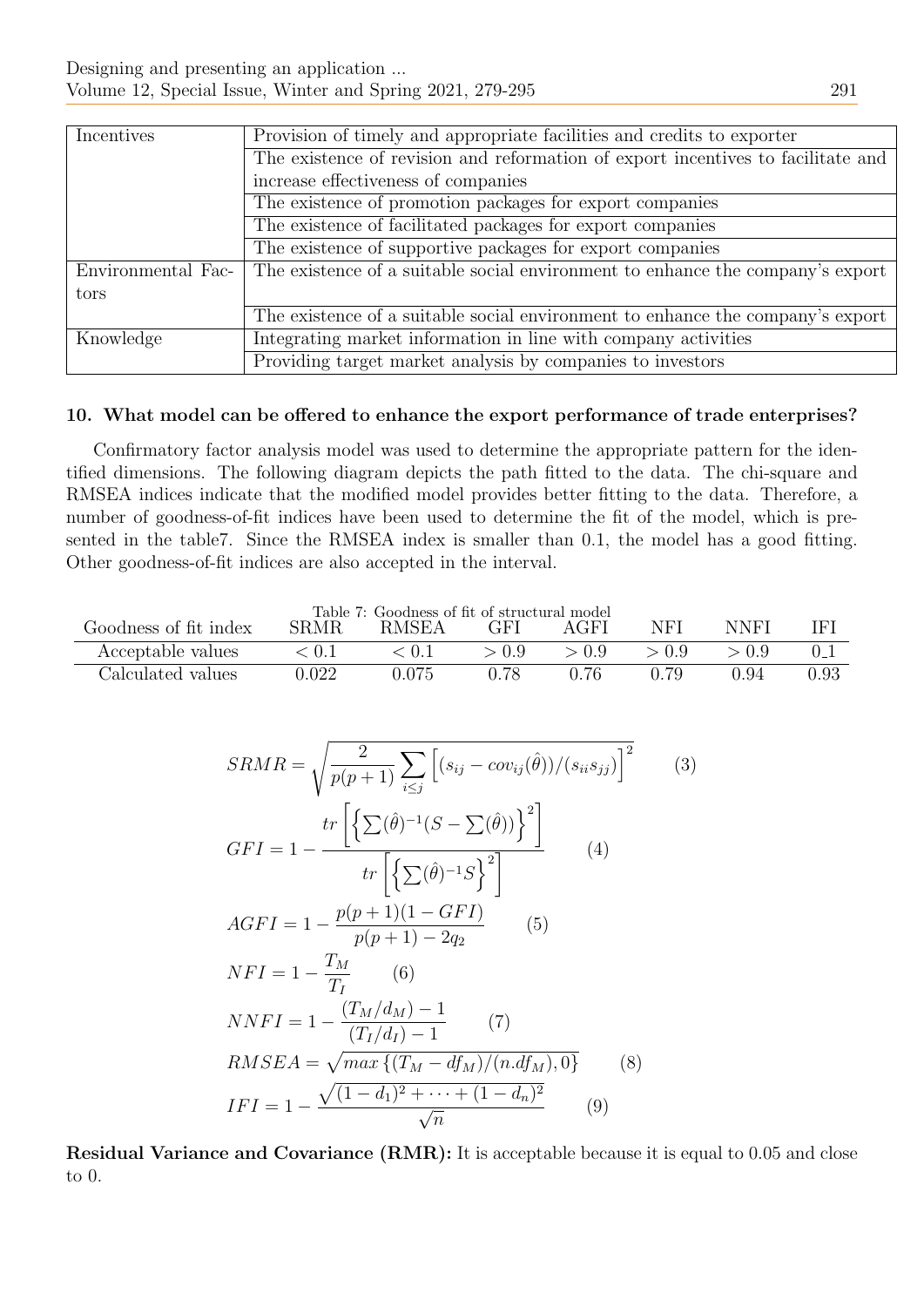Estimation of relative amount of variance and covariance index (GFI): It is acceptable because it is equal to 0.78 and close to 1.

Mean squares index instead of sums of squares in the model (AGFI): It is acceptable because it is equal to 0.76 and close to 1.

Sum of mean squares index (RMSEA): It is acceptable because it is equal to 0.075 and close to 0.

Comparison index intended of the model with the model without its relations (NFI): It is acceptable because it is equal to 0.79 and close to 1.

Comparison index intended of the model with the model without its relations (CFI): It is acceptable because it is equal to 0.84 and close to 1.

As can be seen, the fit indices of the model are in suitable condition. It should be noted, however, that based on studies in the literature, each of the identified dimensions included the components which constitute the indices of each dimension. All parameter values for dimensions, components, and indices, along with factor loads and path coefficients, are the most important outputs of the LISREL program. The significant part of the model coefficients is estimated and, as is evident, all the obtained coefficients are meaningful. Therefore, all 12 factors are involved in the development of export performance of business enterprises and are incorporated into the model, respectively, the capabilities of corporate managers, competitive strategy, corporate communication, product strategy, human resources strategy and infrastructure play the most essential role in developing export performance of business enterprises.



Figure 1: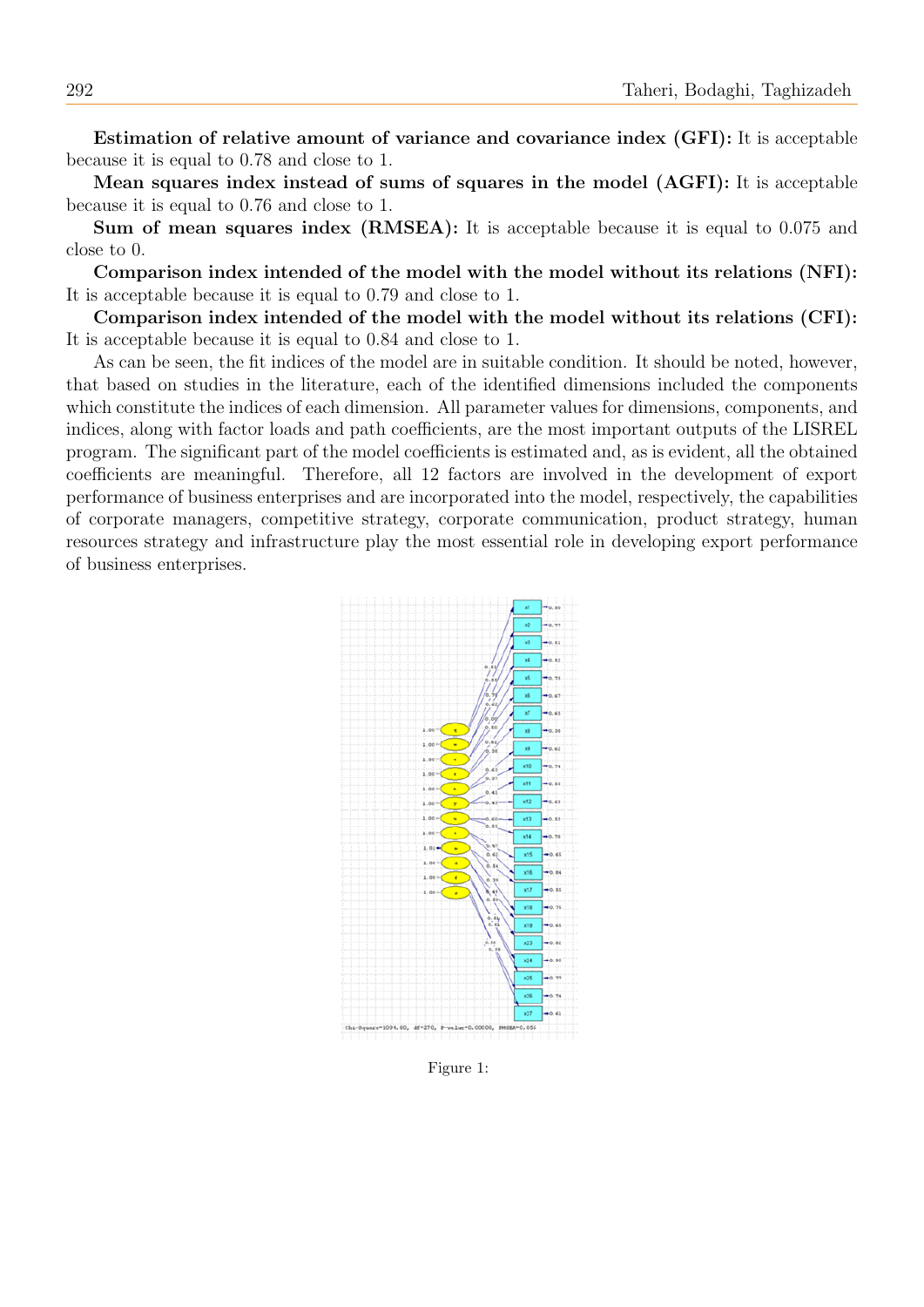#### 11. Conclusion and Research Proposals

It is worth noting that among the 12 factors identified, factors of the ability of corporate executives, competitive strategy, corporate communication, product strategy, human resources strategy and infrastructure play the most important role in enhancing export performance of business enterprises. In this section, the results of this study in both qualitative and quantitative stages are compared with the results of other studies conducted in Iran and other countries. Indeed, the point we are seeking in this section is to correspond the findings of this study with those of other studies in other to compare them. That is, the main factors in this study may be in line with those of other studies, and the variables were compared at two different levels due to the lack of literature on sub-level comparisons.

The results of this study are consistent with Hasanaki et al. (1396), Azizi et al. (1394) and Boso et al. (2017) studies. Farrokhi and Mohammad (1396) argue that export is a more sophisticated activity than domestic business, and that staff and executives who are responsible for making decisions in foreign markets play a key role in this area. Najafgholi and Mosadeghian (1396) claim that internal factors of (export) performance enhancement have a significant effect on trade fluctuations. Tabarsa et al. (1392) emphasize providing a model for enhancing export performance by analyzing information related to market and believe that paying attention to the factors influencing export performance will lead to export performance improvement. Khademi et al (1391) aimed to design an export performance pattern indicating that both internal and external environmental factors have a significant impact on export performance. Also Karman et al. (2018) in their studies emphasize the role of management capability on export performance. As & Moen (2018) argue, export performance is often measured by managers' subjective evaluations.

Lages et al. (2009) also point out the direct relationship between quality capabilities and product quality with export performance in their studies. Therefore, high quality products lead to a competitive advantage for the company, stimulating end-user demand, raising revenue and profit margin and improving export performance.

Hooley et al. (2005) describe business performance as customer performance (customer satisfaction and customer loyalty), market performance (sales volume and high market share), and financial performance (profit, profit margin and return on equity compared to competitors) and to measure business performance, measure these three functions (customer performance, market performance and financial performance) have to be measured (Aghazade and Divandari, 1387).

It should be noted that the complexity of export success justifies the use of a set of measures. Multiple measures are more preferred because they provide a more complete picture of performance and show different aspects of performance, each of which may be influenced by specific characteristics of the business. Therefore, this study uses composite measures of export performance in the form of subjective words to assess the level of achievement of export goals as perceived by managers.

The growing capability of Middle Eastern countries in global markets, the integration of European countries, and political reform in some countries are moving along with new technologies to create a new order in global markets at the beginning of the 21st century, the implication of these developments is that the traditional ways of doing business will be lost their efficiency in the future (Mir Jahanmard et al, 1389). Concurrently, companies must realize that under these circumstances, exporting is an essential way to maintain survival and profitability and companies strive to continuously improve their export performance using a variety of methods and effective factors.

The extent of managers' commitment to export activities and the allocation of company resources and capital to realize export and adopt macro export-enhancing strategies by managers can play an crucial role in export performance of companies (Farrokhi and Mohammadi,1396). An appropriate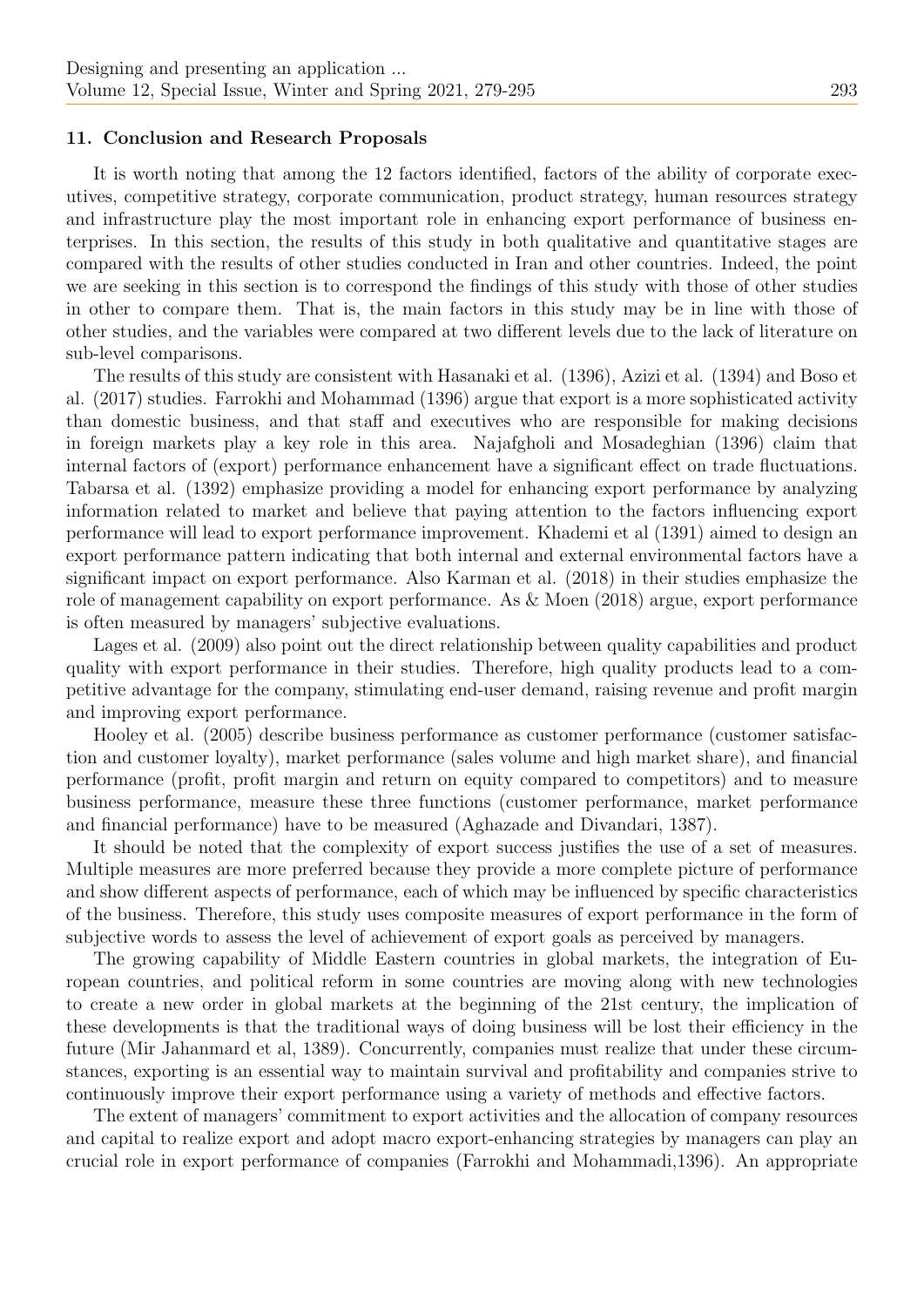understanding of this fact makes it clear that policymakers need to adopt policies that promote the competitiveness of Ardabil's export companies, as the region of Azerbaijan needs a lot of attention as a way of entry of European countries to the country. On the other hand, business in any form under normal circumstances is subject to a number of laws, including tax laws. But in some port and non-port protected areas, the rules vary in order to encourage business growth and investment and it has many benefits, Benefits such as: tax exemptions, Customs profits and duties exemption, eliminating redundant administrative and currency paperwork, simple export and import processes by attracting foreign investment and  $\dots$ .

# 12. Recommendations based on research findings

Based on the findings of the study, the following suggestions are suggested:

- 1. Businesses must adhere to customer orientation to enhance export performance. For instance, have the flexibility to respond to customers and prioritize customer satisfaction.
- 2. Businesses need to pay heed to the ability of corporate executives to develop export performance. Management must have a high comprehension of the competitiveness and capacity of the market and export knowledge, Operate more profitably at higher financial risk and strive for new export marketing strategies.
- 3. Businesses need to formulate a competitive strategy to develop export performance. They should enjoy comparative advantage for marketed corporate goods and environmental programs that help make companies' export products and services more competitive.
- 4. Businesses need to consider laws and regulations to develop export performance. Organized programs to diminish or eliminate customs tariffs, as well as plans to modify the import of raw materials needed for export production are some of the ways in which they can help to improve the export performance business enterprises.
- 5. Businesses need to develop corporate communications to enhance export performance. Attendance at domestic and foreign exhibitions and active participation in business and marketing meetings and investment inside the country can greatly contribute to export performance development.
- 6. Businesses need to consider product strategy to develop export performance. High product diversification, reduced cost of export, and the existence of an appropriate export quality management system are some of the product strategy examples.
- 7. Businesses need to consider the Human Resources strategy to develop export performance. Specialized training and services for company employees, empowering unions related to corporate activity and human resource development are some of Human Resource strategy examples.
- 8. Businesses need to analyze profit and market share strategy to develop export performance. Growth in sales margins, the promotion of corporate export financing programs, and market share growth are some of profit and market share strategy examples.
- 9. Businesses need to expand their infrastructure to develop export performance. Proper banking infrastructure, proper financial infrastructure, upgrading of public and specialized infrastructure for export and the existence of organized environmental programs to enhance the technology in the company can help develop the infrastructure of business enterprises.